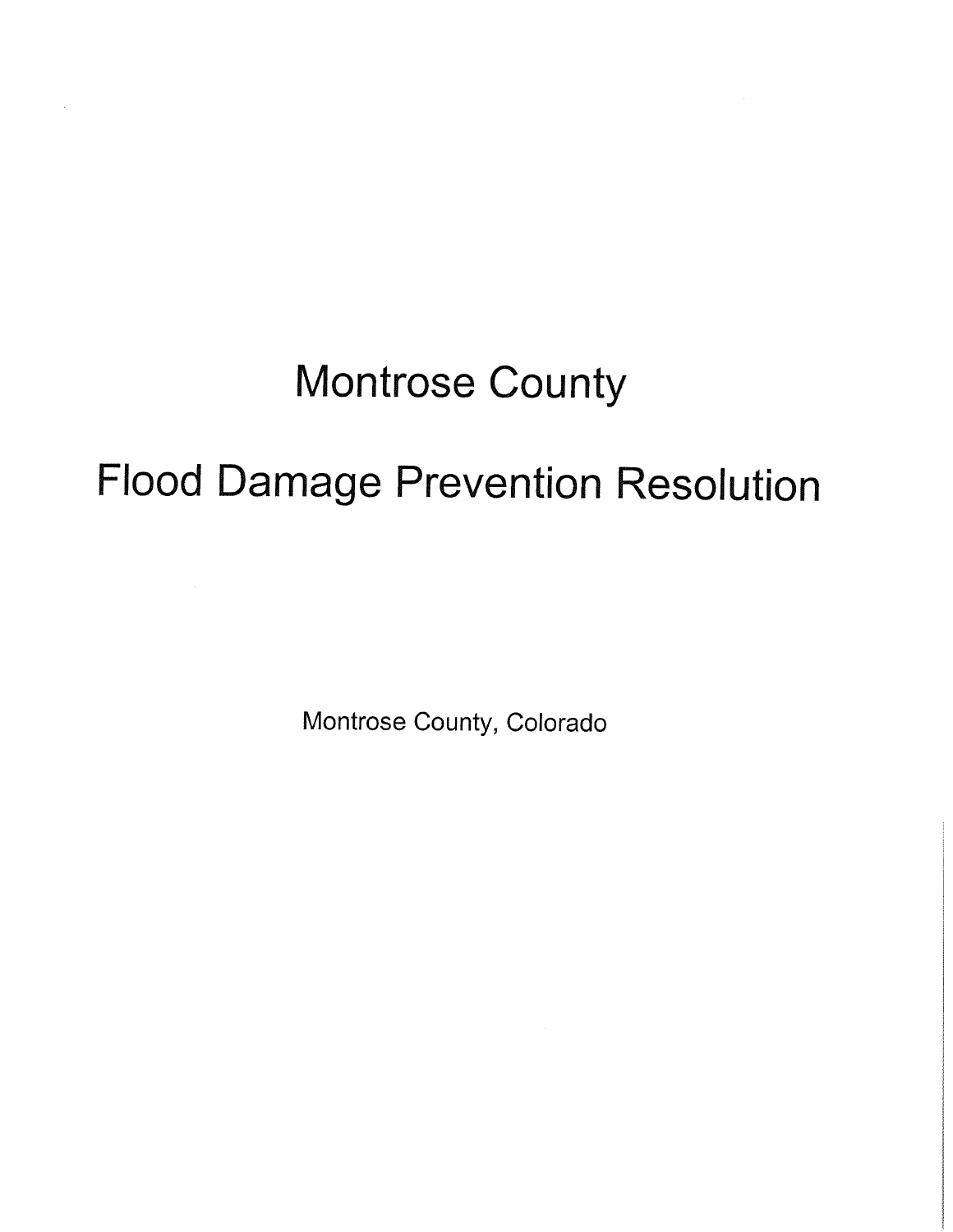"Exhibit A"

#### **FLOOD DAMAGE PREVENTION RESOLUTION**

#### **ARTICL E I**

#### **STATUTORY AUTHORIZATION, FINDINGS OF FACT, PURPOSE AND METHODS**

#### **SECTION A. STATUTORY AUTHORIZATION**

The Legislature of the State of Colorado has in C.R.S.29-20-10, delegated the responsibility of local governmental units to adopt regulations designed to minimize flood losses. Therefore, the Montrose County Board of County Commissioners of Montrose County, Colorado, does ordain as follows:

#### **SECTION B. FINDINGS OF FACT**

(1) The flood hazard areas of Montrose County are subject to periodic inundation which results in loss of life and property, health and safety hazards, disruption of commerce and governmental services, and extraordinary public expenditures for flood protection and relief, all of which adversely affect the public health, safety and general welfare.

(2) These flood loses are created by the cumulative effect of obstructions in floodplains, which cause an increase in flood heights and velocities, and by the occupancy of flood hazards areas by uses vulnerable to floods and hazardous to other lands because they are inadequately elevated, flood proofed or otherwise protected from flood damage.

#### **SECTION C. STATEMENT OF PURPOSE**

It is the purpose of this resolution to promote the public health, safety and general welfare and to minimize public and private losses due to flood conditions in specific areas by provisions designed to:

- 1. Protect human life and health;
- 2. Minimize expenditure of public money for costly flood control projects;
- 3. Minimize the need for rescue and relief efforts associated with flooding and generally undertaken at the expense of the general public;
- 4. Minimize prolonged business interruptions;
- 5. Minimize damage to public facilities and utilities such as water and gas mains, electric, telephone and sewer lines, streets and bridges located in floodplains;
- 6. Help maintain a stable tax base by providing for the sound use and development of flood-prone areas in such a manner as to minimize future flood blight areas; and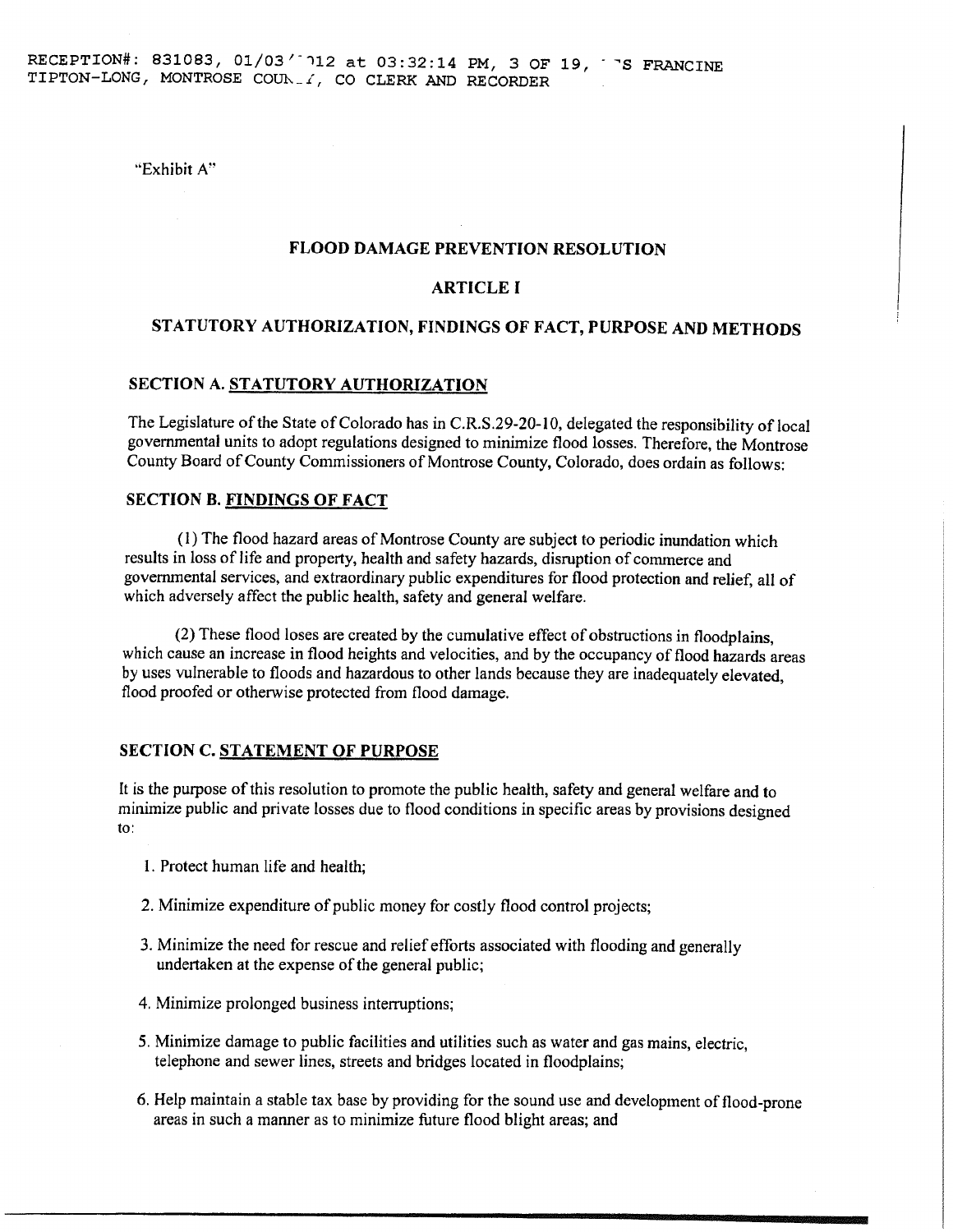7. Insure that potential buyers are notified that property is in a flood area.

#### **SECTION D. METHODS OF REDUCING FLOOD LOSSES**

- 1. In order to accomplish its purposes, this resolution uses the following methods:
- 2. Restrict or prohibit uses that are dangerous to health, safety or property in times of flood, or cause excessive increases in flood heights or velocities;
- 3. Require that uses vulnerable to floods, including facilities which serve such uses, be protected against flood damage at the time of initial construction;
- 4. Control the alteration of natural floodplains, stream channels, and natural protective barriers, which are involved in the accommodation of flood waters;
- 5. Control filling, grading, dredging and other development which may increase flood damage;
- 6. Prevent or regulate the construction of flood barriers which will unnaturally divert flood waters or which may increase flood hazards to other lands.

#### **ARTICL E II**

#### **DEFINITIONS**

Unless specifically defined below, words or phrases used in this resolution shall be interpreted to give them the meaning they have in common usage and to give this resolution its most reasonable application.

ALLUVIAL FAN FLOODING - means flooding occurring on the surface of an alluvial fan or similar landform which originates at the apex and is characterized by high-velocity flows; active processes of erosion, sediment transport, and deposition; and unpredictable flow paths.

**APEX** - means a point on an alluvial fan or similar landform below which the flow path of the major stream that formed the fan becomes unpredictable and alluvial fan flooding can occur.

**AREA OF SHALLOW FLOODING** - means a designated AO, AH, or VO zone on a community's Flood Insurance Rate Map (FIRM) with a one percent chance or greater annual chance of flooding to an average depth of one to three feet where a clearly defined channel does not exist, where the path of flooding is unpredictable and where velocity flow may be evident. Such flooding is characterized by ponding or sheet flow.

**AREA OF SPECIAL FLOOD HAZARD** - is the land in the floodplain within a community subject to a one percent or greater chance of flooding in any given year. The area may be designated as Zone A on the Flood Hazard Boundary Map (FHBM). After detailed ratemaking has been completed in preparation for publication of the FIRM, Zone A usually is refined into Zones A, AE, AH, AO, A1-99, VO, VI-30, VE or V.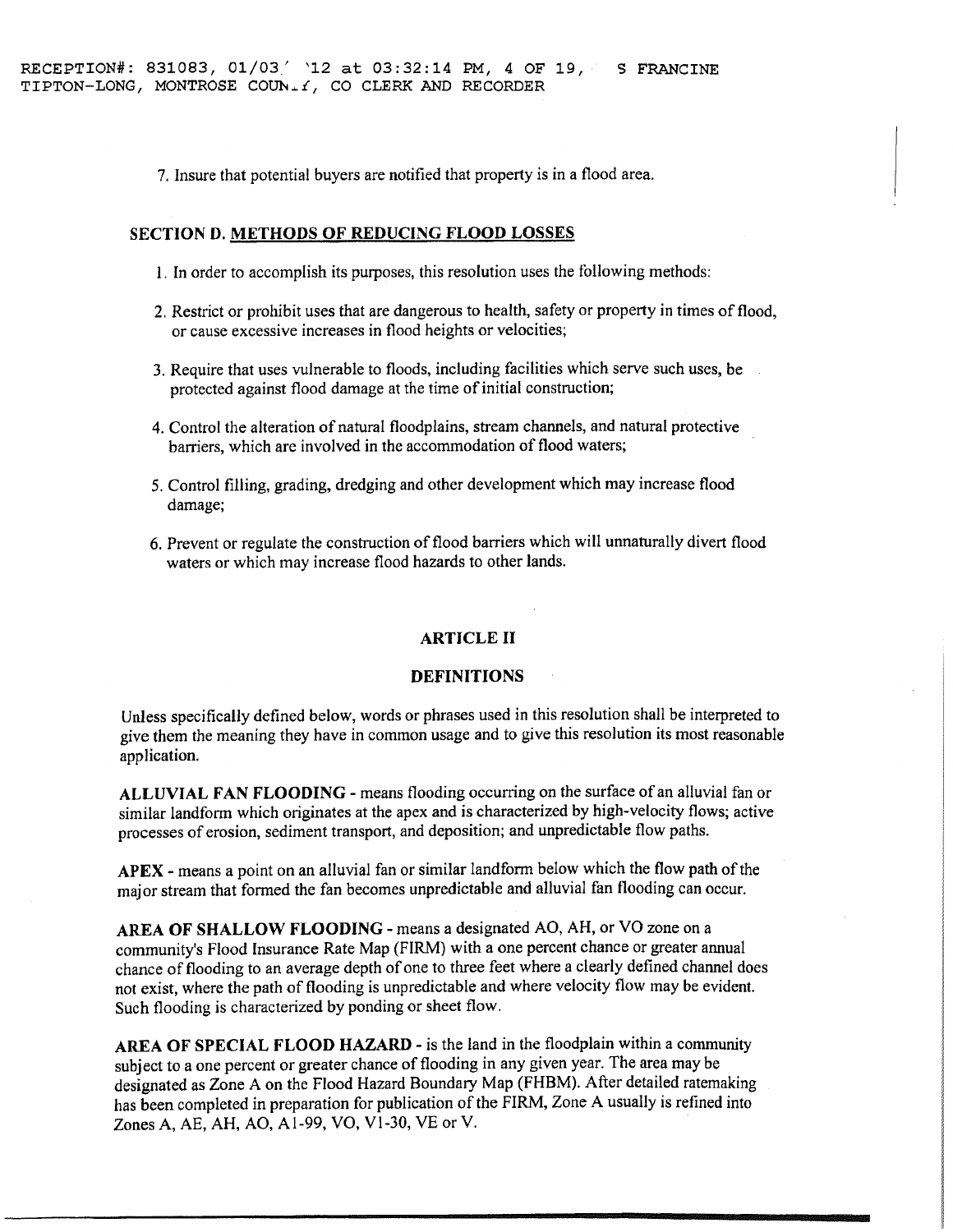**BASE FLOOD** - means the flood having a one percent chance of being equaled or exceeded in any given year.

**BASEMENT** - means any area of the building having its floor sub-grade (below ground level) on all sides.

**CRITICA L FEATUR E** - means an integral and readily identifiable part of a flood protection system, without which the flood protection provided by the entire system would be compromised.

**DEVELOPMENT** - means any man-made change in improved and unimproved real estate, including but not limited to buildings or other structures, mining, dredging, filling, grading,' paving, excavation or drilling operations or storage of equipment or materials.

**ELEVATED BUILDING** - means a non-basement building (i) built, in the case of a building in Zones A1-30, AE, A, A99, AO, AH, B, C, X, and D, to have the top of the elevated floor, or in the case of a building in Zones V1-30, VE, or V, to have the bottom of the lowest horizontal structure member of the elevated floor elevated above the ground level by means of pilings, columns (posts and piers), or shear walls parallel to the floor of the water and (ii) adequately anchored so as not to impair the structural integrity of the building during a flood of up to the magnitude of the base flood. In the case of Zones Al-30, AE, A, A99, AO, AH, B, C, X, and D, "elevated building" also includes a building elevated by means of fill or solid foundation perimeter walls with openings sufficient to facilitate the unimpeded movement of flood waters In the case of Zones V1-30, VE, or V, "elevated building" also includes a building otherwise meeting the definition of "elevated building," even though the lower area is enclosed by means of breakaway walls if the breakaway walls met the standards of Section  $60.3(e)(5)$  of the National Flood Insurance Program regulations.

**EXISTING CONSTRUCTION** - means for the purposes of determining rates, structures for which the "start of construction" commenced before the effective date of the FIRM or before January 1, 1975, for FIRMs effective before that date. "Existing construction" may also be referred to as "existing structures."

**EXISTING MANUFACTURED HOME PARK OR SUBDIVISION** - means a manufactured home park or subdivision for which the construction of facilities for servicing the lots on which the manufactured homes are to be affixed (including, at a minimum, the installation of utilities, the construction of streets, and either final site grading or the pouring of concrete pads) is completed before the effective date of the floodplain management regulations adopted by a community.

**EXPANSION TO AN EXISTING MANUFACTURED HOME PARK OR SUBDIVISION-**Means the preparation of additional sites by the construction of facilities for servicing the lots on which the manufactured homes are to be affixed (including the installation of utilities, the construction of streets, and either final site grading or the pouring of concrete pads).

**FLOOD OR FLOODING** - means a general and temporary condition of partial or complete inundation of normally dry land areas from:

- 1. the overflow of inland or tidal waters.
- 2. the unusual and rapid accumulation or runoff of surface waters from any source.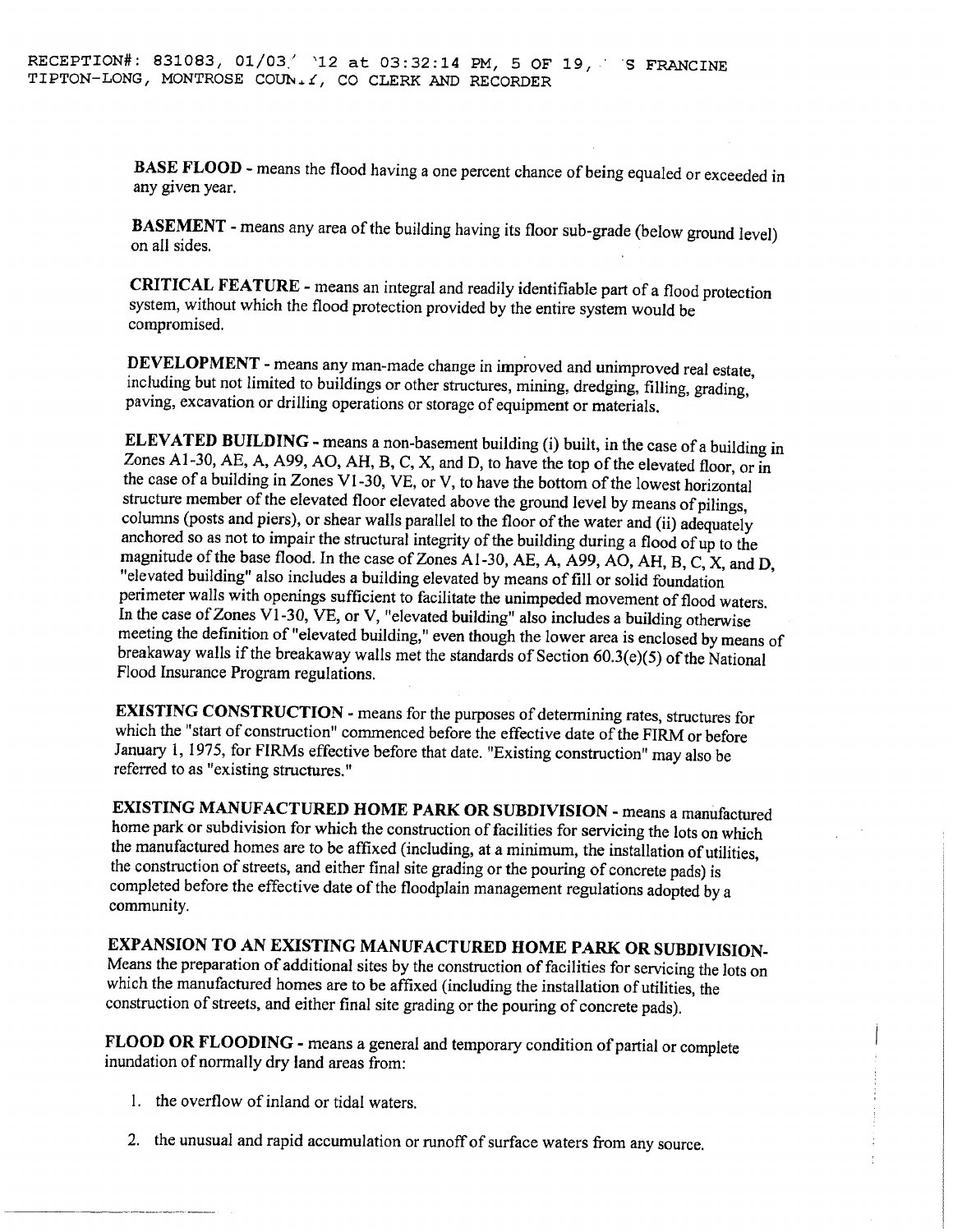**FLOOD INSURANCE RATE MAP (FIRM)** - means an official map of a community, on which the Federal Emergency Management Agency has delineated both the areas of special flood hazards and the risk premium zones applicable to the community.

**FLOOD INSURANCE STUDY** - is the official report provided by the Federal Emergency Management Agency. The report contains flood profiles, water surface elevation of the base flood, as well as the Flood Boundary-Floodway Map.

**FLOODPLAIN OR FLOOD-PRONE AREA** - means any land area susceptible to being inundated by water from any source (see definition of flooding).

**FLOODPLAIN MANAGEMENT** - means the operation of an overall program of corrective and preventive measures for reducing flood damage, including but not limited to emergency preparedness plans, flood control works and floodplain management regulations.

**FLOODPLAIN MANAGEMENT REGULATIONS** - means zoning resolutions, subdivision regulations, building codes, health regulations, special purpose resolution (such as a floodplain resolution, grading and erosion control regulations) and other applications of police power. The term describes such state or local regulations, in any combination thereof, which provide standards for the purpose of flood damage prevention and reduction.

**FLOOD PROTECTION SYSTEM** - means those physical structural works for which funds have been authorized, appropriated, and expended and which have been constructed specifically to modify flooding in order to reduce the extent of the areas within a community subject to a "special flood hazard" and the extent of the depths of associated flooding. Such a system typically includes hurricane tidal barriers, dams, reservoirs, levees or dikes. These specialized flood modifying works are those constructed in conformance with sound engineering standards.

**FLOOD PROOFING** - means any combination of structural and non-structural additions, changes, or adjustments to structures which reduce or eliminate flood damage to real estate or improved real property, water and sanitary facilities, structures and their contents.

FLOODWAY (REGULATORY FLOODWAY) - means the channel of a river or other watercourse and the adjacent land areas that must be reserved in order to discharge the base flood without cumulatively increasing the water surface elevation more than a designated height.

**FUNCTIONALLY DEPENDENT USE** - means a use which cannot perform its intended purpose unless it is located or carried out in close proximity to water. The term includes only docking facilities, port facilities that are necessary for the loading and unloading of cargo or passengers, and ship building and ship repair facilities, but does not include long-term storage or related manufacturing facilities.

**HIGHEST ADJACENT GRADE** - means the highest natural elevation of the ground surface prior to construction next to the proposed walls of a structure.

**HISTORIC STRUCTURE** - means any structure that is:

1. Listed individually in the National Register of Historic Places (a listing maintained by the Department of Interior) or preliminarily determined by the Secretary of the Interior as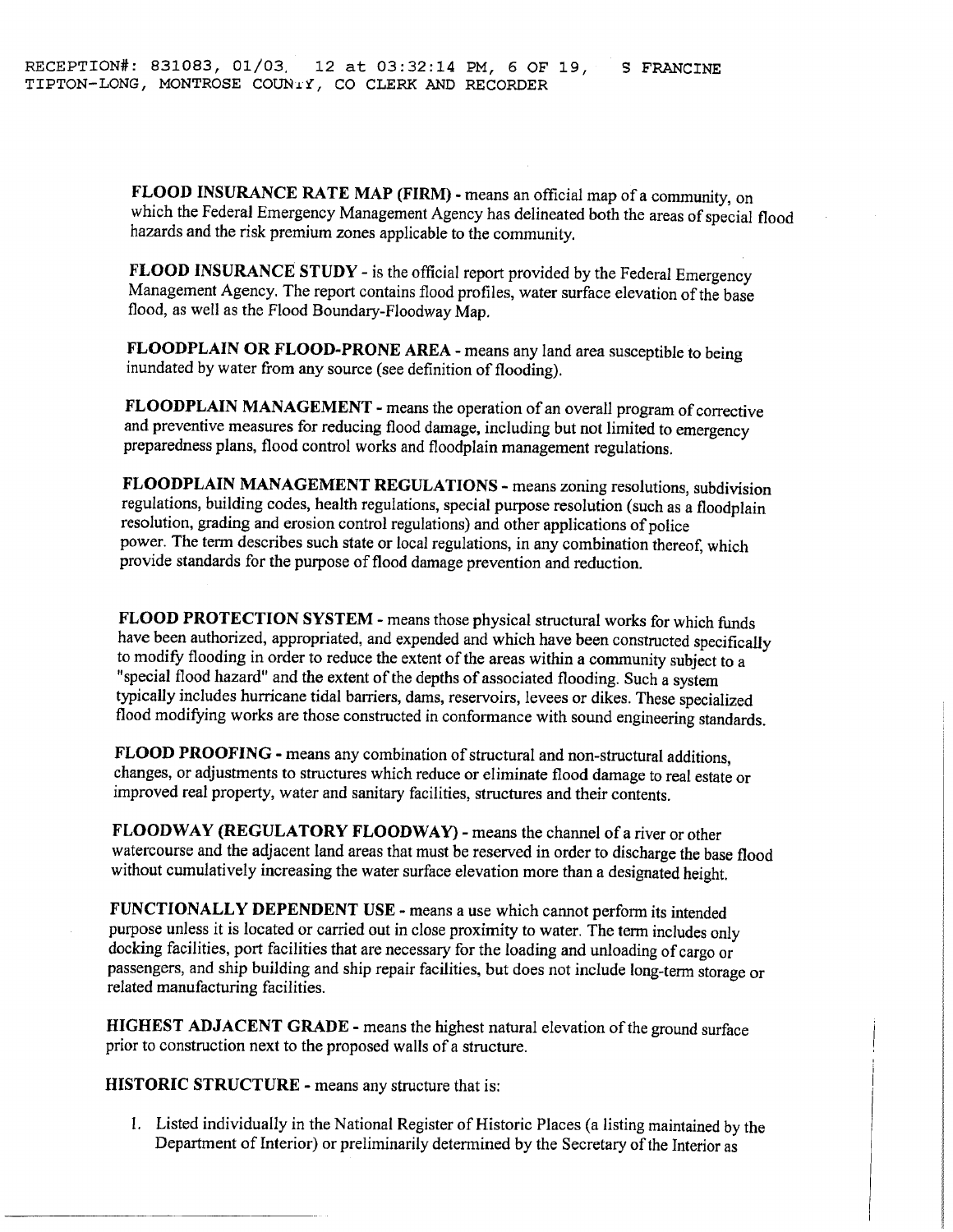meeting the requirements for individual listing on the National Register;

- Certified or preliminarily determined by the Secretary of the Interior as contributing to the historical significance of a registered historic district or a district preliminarily determined by the Secretary to qualify as a registered historic district;
- Individually listed on a state inventory of historic places in states with historic preservation programs which have been approved by the Secretary of Interior; or
- Individually listed on a local inventory or historic places in communities with historic preservation programs that have been certified either:
	- a) by an approved state program as determined by the Secretary of the Interior or;
	- b) directly by the Secretary of the Interior in states without approved programs.

**LEVEE** - means a man-made structure, usually an earthen embankment, designed and constructed in accordance with sound engineering practices to contain, control, or divert the flow of water so as to provide protection from temporary flooding.

**LEVE E SYSTEM** - means a flood protection system which consists of a levee, or levees, and associated structures, such as closure and drainage devices, which are constructed and operated in accordance with sound engineering practices.

**LOWEST FLOOR** - means the lowest floor of the lowest enclosed area (including basement). An unfinished or flood resistant enclosure, usable solely for parking or vehicles, building access or storage in an area other than a basement area is not considered a building's lowest floor; **provided** that such enclosure is not built so as to render the structure in violation of the applicable non-elevation design requirement of Section 60.3 of the National Flood insurance Program regulations.

**MANUFACTURED HOME** - means a structure transportable in one or more sections, which is built on a permanent chassis and is designed for use with or without a permanent foundation when connected to the required utilities. The term "manufactured home" does not include a "recreational vehicle".

**MANUFACTURED HOME PARK OR SUBDIVISION** - means a parcel (or contiguous parcels) of land divided into two or more manufactured home lots for rent or sale.

**MEAN SEA LEVEL - means, for purposes of the National Flood Insurance Program, the** National Geodetic Vertical Datum (NGVD) of 1929 or other datum, to which base flood elevations shown on a community's Flood Insurance Rate Map are referenced.

**NEW CONSTRUCTION** - means, for the purpose of determining insurance rates, structures for which the "start of construction" commenced on or after the effective date of an initial FIRM or after December 31, 1974, whichever is later, and includes any subsequent improvements to such structures. For floodplain management purposes, "new construction" means structures for which the "start of construction" commenced on or after the effective date of a floodplain management regulation adopted by a community and includes any subsequent improvements to such structures.

**NEW MANUFACTURED HOME PARK OR SUBDIVISION** - means a manufactured home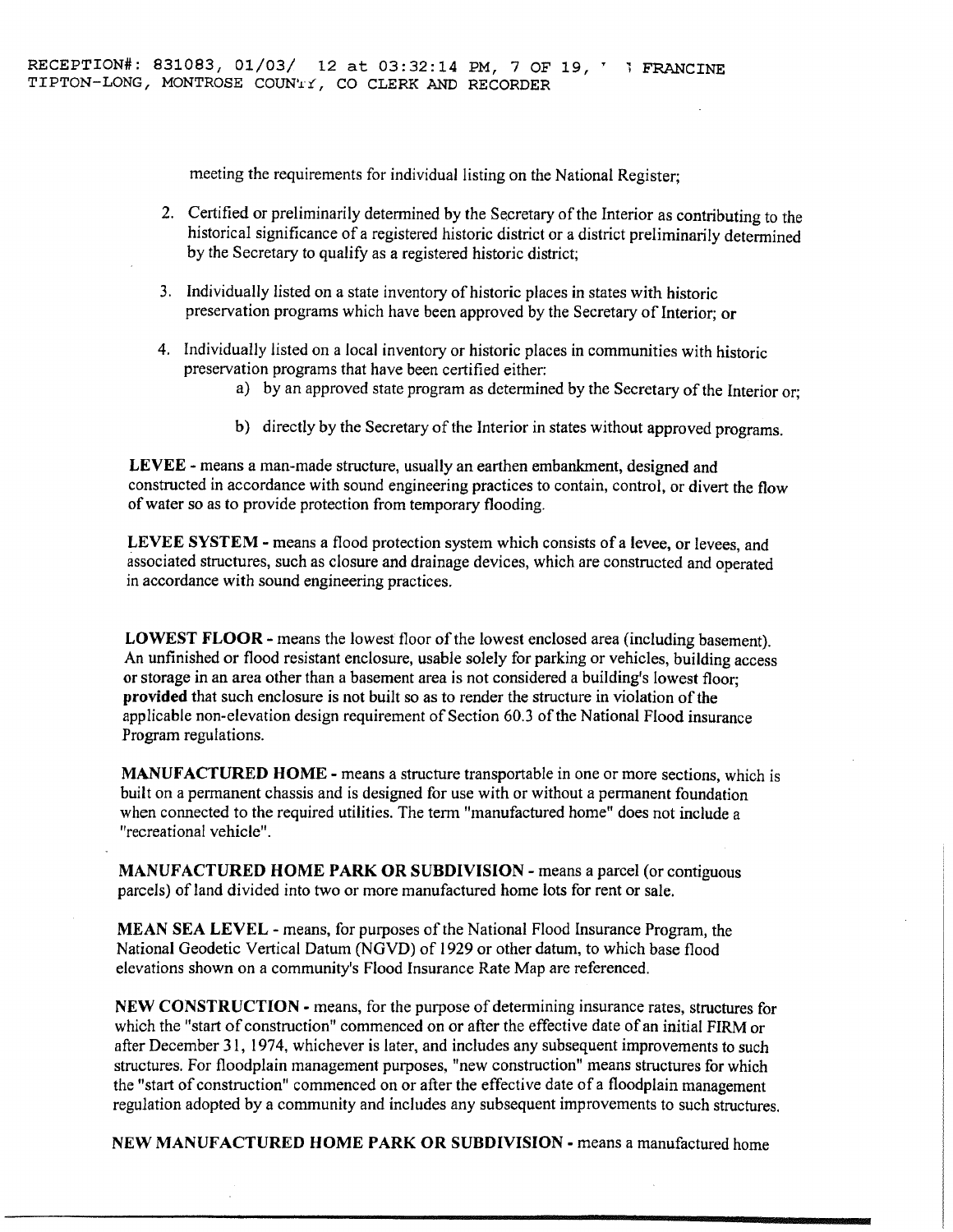park or subdivision for which the construction of facilities for servicing the lots on which the manufactured homes are to be affixed (including at a minimum, the installation of utilities, the construction of streets, and either final site grading or the pouring of concrete pads) is completed on or after the effective date of floodplain management regulations adopted by a community.

#### **RECREATIONAL VEHICLE - means a vehicle which is:**

- 1. built on a single chassis;
- 2. 400 square feet or less when measured at the largest horizontal projections;
- 3. designed to be self-propelled or permanently towable by a light duty truck; and
- 4. designed primarily not for use as a permanent dwelling but as temporary living quarters for recreational, camping, travel, or seasonal use.

**START OF CONSTRUCTION -** (for other than new construction or substantial improvements under the Coastal Barrier Resources Act (Pub. L. 97-348)), includes substantial improvement and means the date the building permit was issued, provided the actual start of construction, repair, reconstruction, rehabilitation, addition, placement, or other improvement was within 180 days of the permit date. The actual start means either the first placement of permanent construction of a structure on a site, such as the pouring of slab or footings, the installation of piles, the construction of columns, or any work beyond the stage of excavation; or the placement of a manufactured home on a foundation. Permanent construction does not include land preparation, such as clearing, grading and filling; nor does it include the installation of streets and/or walkways; nor does it include excavation for basement, footings, piers or foundations or the erection of temporary forms; nor does it include the installation on the property of accessory buildings, such as garages or sheds not occupied as dwelling units or not part of the main structure. For a substantial improvement, the actual start of construction means the first alteration of any wall, ceiling, floor, or other structural part of a building, whether or not that alteration affects the external dimensions of the building.

**STRUCTURE** - means a walled and roofed building, including a gas or liquid storage tank, that is principally above ground, as well as a manufactured home.

**SUBSTANTIAL DAMAGE** - means damage of any origin sustained by a structure whereby the cost of restoring the structure to its before damaged condition would equal or exceed 50 percent of the market value of the structure before the damage occurred.

**SUBSTANTIAL IMPROVEMENT** - means any reconstruction, rehabilitation, addition, or other improvement of a structure, the cost of which equals or exceeds 50 percent of the market value of the structure before "start of construction" of the improvement. This includes structures which have incurred "substantial damage", regardless of the actual repair work performed. The term does not, however, include either:

- 1. Any project for improvement of a structure to correct existing violations of state or local health, sanitary, or safety code specifications which have been identified by the local code enforcement official and which are the minimum necessary conditions or
- 2. Any alteration of a "historic structure", provided that the alteration will not preclude the structure's continued designation as a "historic structure."

**VARIANCE** - is a grant of relief to a person from the requirement of this resolution when specific enforcement would result in unnecessary hardship. A variance, therefore, permits construction or development in a manner otherwise prohibited by this resolution. (For full requirements see Section 60.6 of the National Flood Insurance Program regulations.).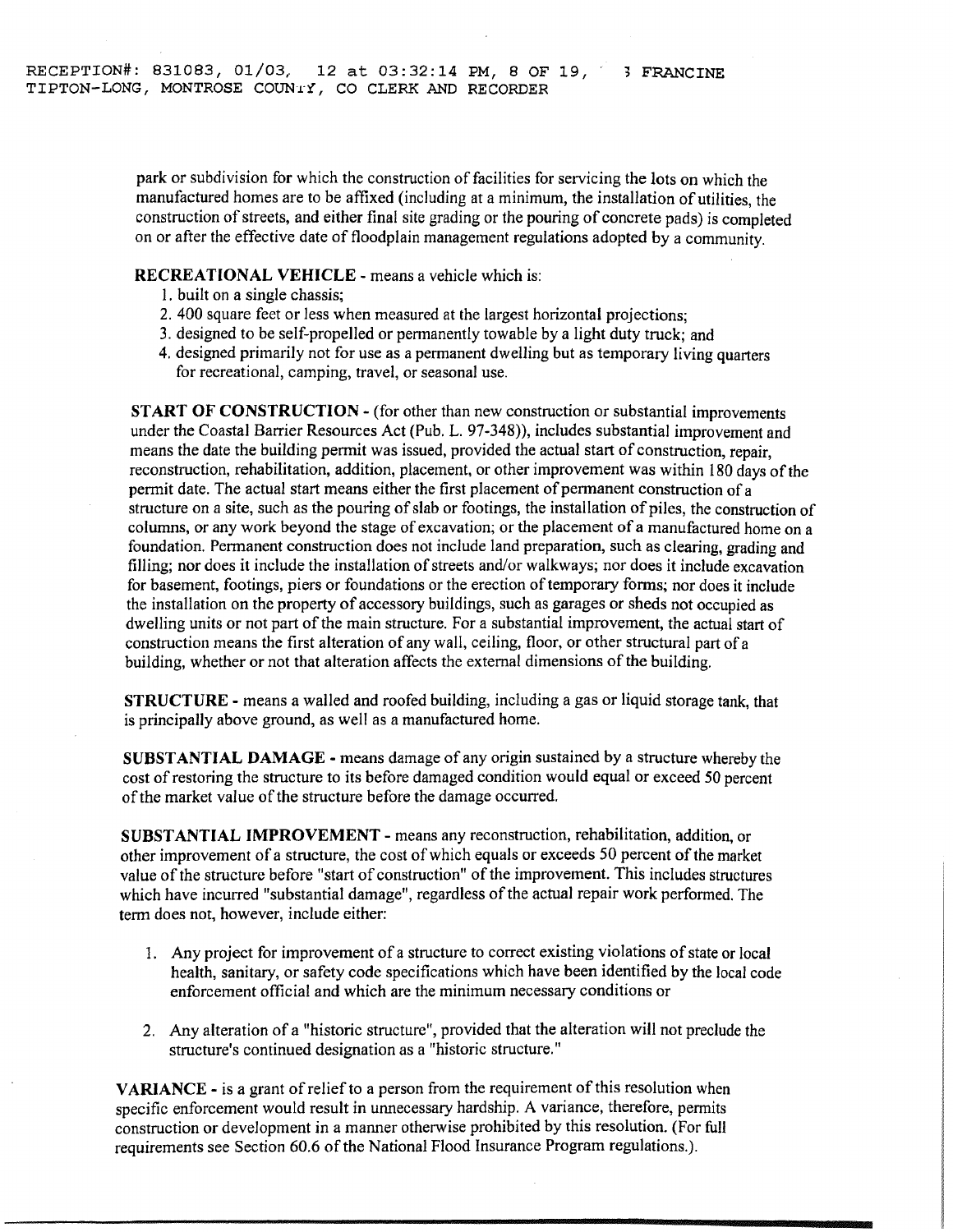**VIOLATION** - means the failure of a structure or other development to be fully compliant with the community's floodplain management regulations. A structure or other development without the elevation certificate, other certifications, or other evidence of compliance required in Section 60.3(b)(5), (c)(4), (c)(10), (d)(3), (e)(2), (e)(4), or (e)(5) is presumed to be in violation until such time as that documentation is provided.

**WATER SURFACE ELEVATION** - means the height, in relation to the National Geodetic Vertical Datum (NGVD) of 1929 (or other datum, where specified), of floods of various magnitudes and frequencies in the floodplains of coastal or riverine areas.

#### **ARTICLE III**

#### **GENERAL PROVISIONS**

#### **SECTION A. LANDS TO WHICH THIS RESOLUTION APPLIES**

The resolution shall apply to all areas of special flood hazard within the jurisdiction of Montrose County,

### **SECTION B. BASIS FOR ESTABLISHING THE AREAS OF SPECIAL FLOOD HAZARD**

The areas of special flood hazard identified by the Federal Emergency Management Agency in a scientific and engineering report entitled, "The Flood Insurance Study for Montrose County," dated January 6, 2012, with accompanying Flood Insurance Rate Maps and Flood Boundary-Floodway Maps (FIRM and FBFM) and any revisions thereto are hereby adopted by reference and declared to be a part of this resolution.

#### **SECTION C. ESTABLISHMENT OF DEVELOPMENT PERMIT**

A Development Permit shall be required to ensure conformance with the provisions of this resolution.

#### **SECTION D. COMPLIANCE**

No structure or land shall hereafter be located, altered, or have its use changed without full compliance with the terms of this resolution and other applicable regulations.

#### **SECTION E. ABROGATION AND GREATER RESTRICTIONS**

This resolution is not intended to repeal, abrogate, or impair any existing easements, covenants, or deed restrictions. However, where this resolution and another resolution, easement, covenant, or deed restriction conflict or overlap, whichever imposes the more stringent restrictions shall prevail.

#### **SECTION F. INTERPRETATION**

In the interpretation and application of this resolution, all provisions shall be: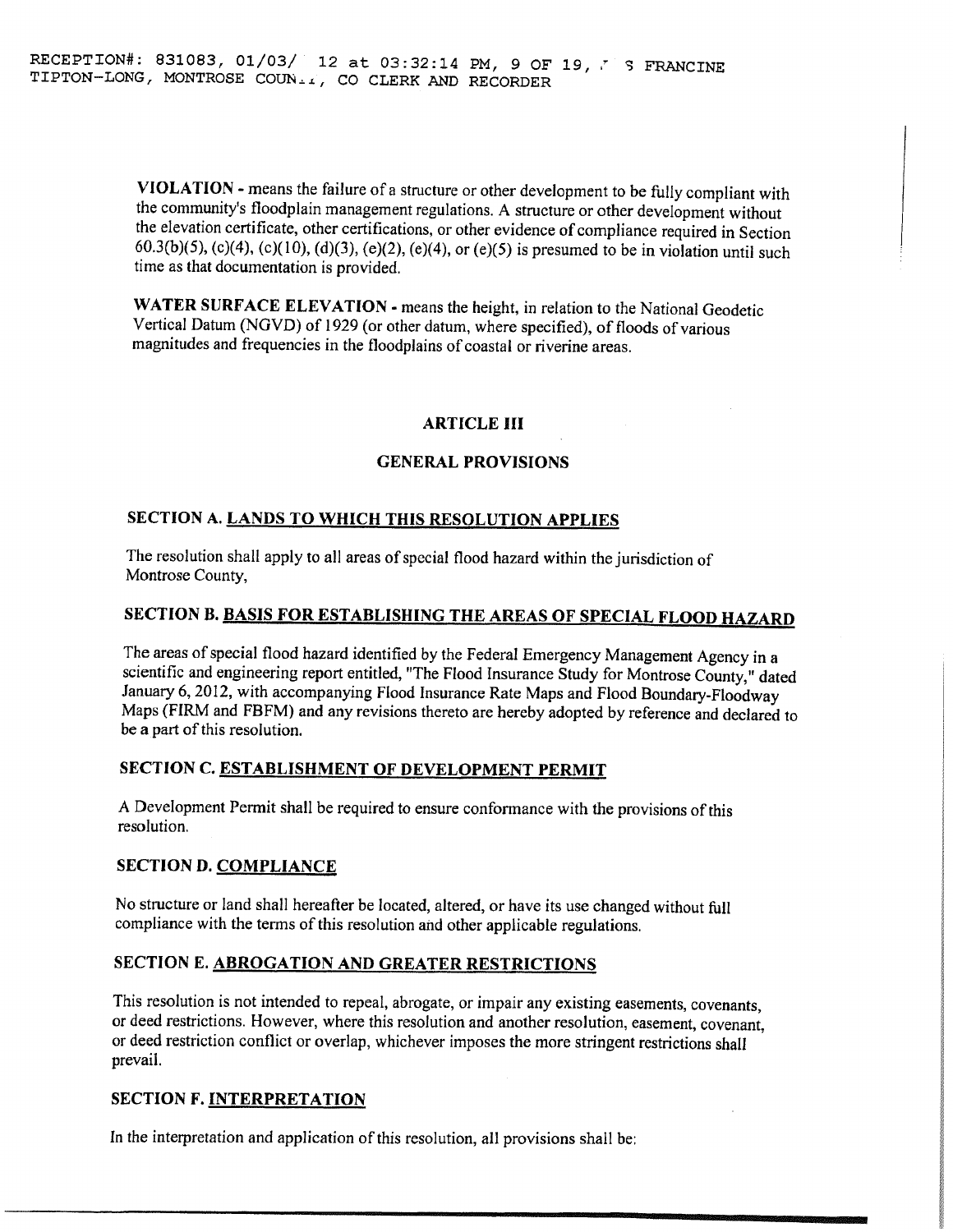- 1. considered as minimum requirements;
- 2. liberally construed in favor of the governing body; and
- 3. deemed neither to limit nor repeal any other powers granted under State statutes.

#### **SECTION G. WARNING AND DISCLAIMER OR LIABILITY**

The degree of flood protection required by this resolution is considered reasonable for regulatory purposes and is based on scientific and engineering considerations. On rare occasions greater floods can and will occur and flood heights may be increased by man-made or natural causes. This resolution does not imply that land outside the areas of special flood hazards or uses permitted within such areas will be free from flooding or flood damages. This resolution shall not create liability on the part of the community or any official or employee thereof for any flood damages that result from reliance on this resolution or any administrative decision lawfully made thereunder.

#### **ARTICLE IV**

#### **ADMINISTRATION**

#### **SECTION A. DESIGNATION OF THE FLOODPLAIN ADMINISTRATOR**

The Montrose County Building Official/Sanitarian is hereby appointed the Floodplain Administrator to administer and implement the provisions of this resolution and other appropriate sections of 44 CFR (National Flood Insurance Program Regulations) pertaining to floodplain management.

#### **SECTION B. DUTIES & RESPONSIBILITIES OF THE FLOODPLAIN ADMINISTRATOR**

Duties and responsibilities of the Floodplain Administrator shall include, but not be limited to, the following:

- 1. Maintain and hold open for public inspection all records pertaining to the provisions of this resolution.
- 2. Review permit application to determine whether proposed building site, including the placement of manufactured homes, will be reasonably safe from flooding.
- 3. Review, approve or deny all applications for development permits required by adoption of this resolution.
- 4. Review permits for proposed development to assure that all necessary permits have been obtained from those Federal, State or local governmental agencies (including Section 404 ofthe Federal Water Pollution Control Act Amendments of 1972, 33 U.S.C. 1334) from which prior approval is required.
- 5. Where interpretation is needed as to the exact location of the boundaries of the areas of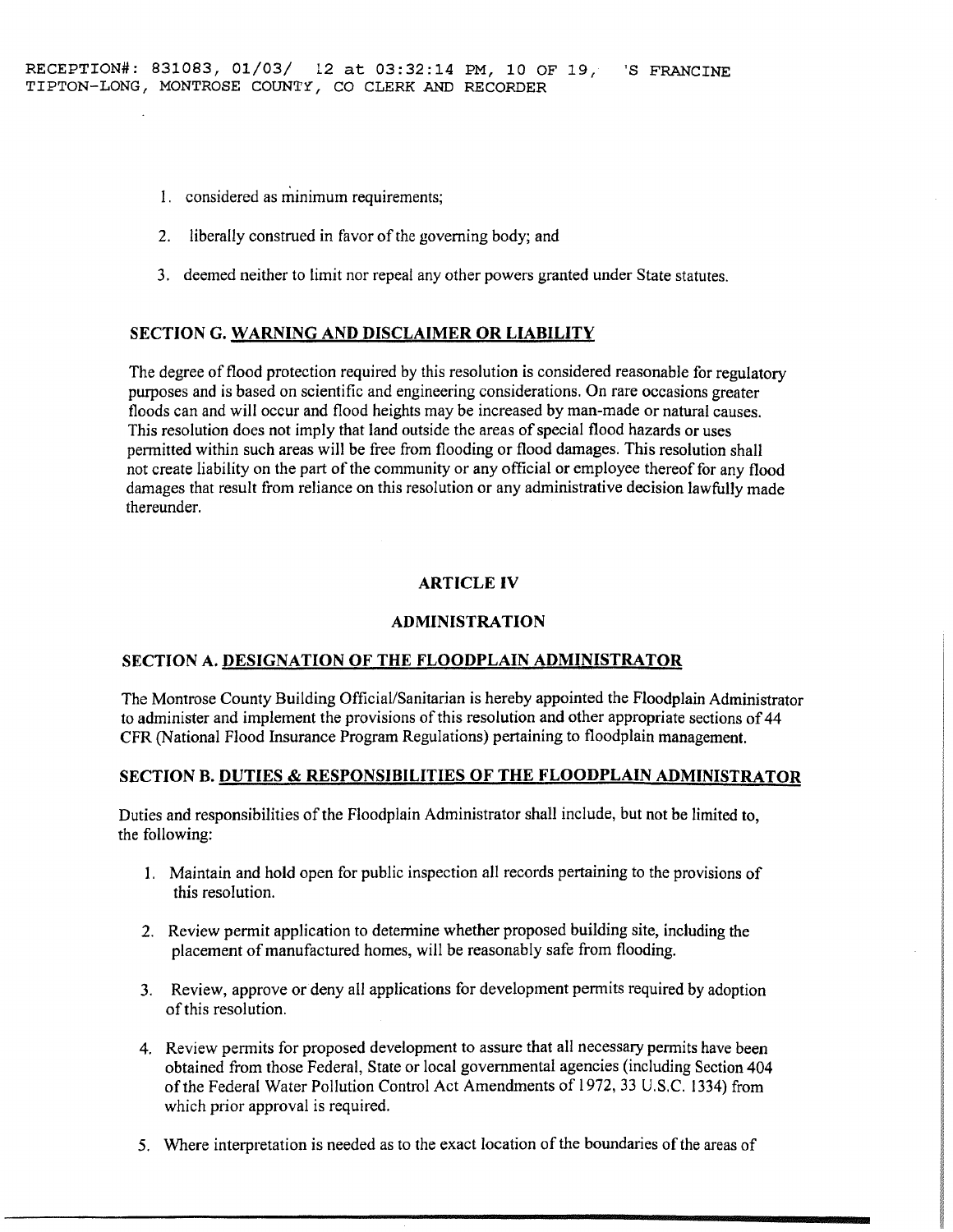special flood hazards (for example, where there appears to be a conflict between a mapped boundary and actual field conditions) the Floodplain Administrator shall make the necessary interpretation.

- 6. Notify, in riverine situations, adjacent communities and the State Coordinating Agency, which is the Colorado Water Conservation Board, prior to any alteration or relocation of a watercourse, and submit evidence of such notification to the Federal Emergency Management Agency.
- 7. Assure that the flood carrying capacity within the altered or relocated portion of any watercourse is maintained.
- 8. When base flood elevation data has not been provided in accordance with Article 3, Section B, the Floodplain Administrator shall obtain, review and reasonably utilize any base flood elevation data and floodway data available from a Federal, State or other source, in order to administer the provisions of Article 5.
- 9. When a regulatory floodway has not been designated, the Floodplain Administrator must require that no new construction, substantial improvements, or other development (including fill) shall be permitted within Zones Al-30 and AE on the community's FIRM, unless it is demonstrated that the cumulative effect of the proposed development, when combined with all other existing and anticipated development, will not increase the water surface elevation of the base flood more than one foot at any point within the community.
- 10. Under the provisions of 44 CFR Chapter 1, Section 65.12, of the National Flood Insurance Program regulations, a community may approve certain development in Zones Al-30, AE, AH, on the community's FIRM which increases the water surface elevation of the base flood by more than one foot, provided that the community first applies for a conditional FIRM revision through FEMA (Conditional Letter of Map Revision).

#### **SECTION C. PERMIT PROCEDURES**

Application for a Development Permit shall be presented to the Floodplain Administrator on forms furnished by him/her and may include, but not be limited to, plans in duplicate drawn to scale showing the location, dimensions, and elevation of proposed landscape alterations, existing and proposed structures, including the placement of manufactured homes, and the location of the foregoing in relation to areas of special flood hazard. Additionally, the following information is required:

- 1. Elevation (in relation to mean sea level), of the lowest floor (including basement) of all new and substantially improved structures;
- 2. Elevation in relation to mean sea level to which any nonresidential structure shall be floodproofed;
- 3. A certificate from a registered professional engineer or architect that the nonresidential floodproofed structure shall meet the floodproofing criteria of Article 5, Section B(2);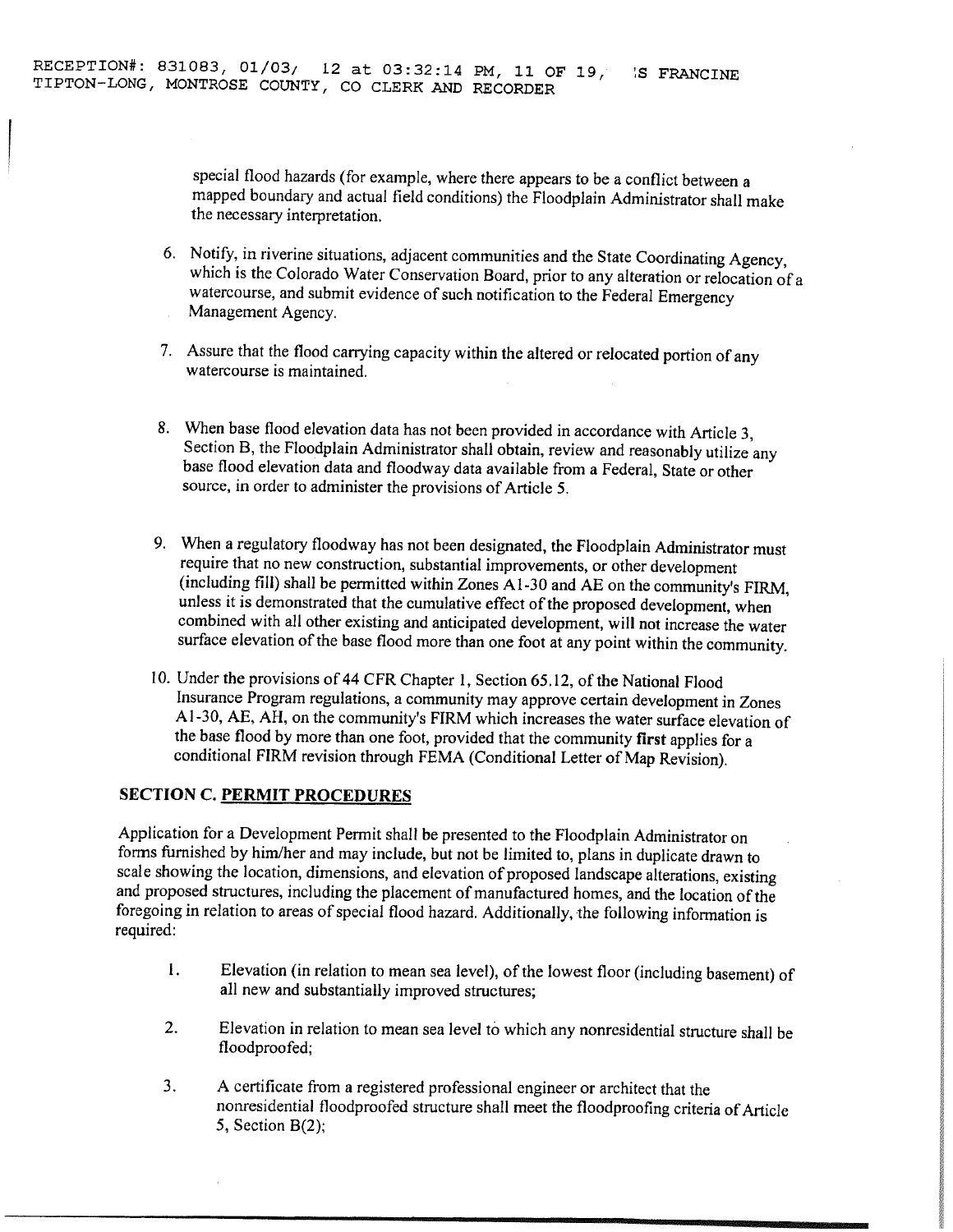- 4. Description of the extent to which any watercourse or natural drainage will be altered or relocated as a result of proposed development.
- 5. Maintain a record of all such information in accordance with Article 4, Section  $(B)(1).$

Approval or denial of a Development Permit by the Floodplain Administrator shall be based on all of the provisions of this resolution and the following relevant factors:

- 1. The danger to life and property due to flooding or erosion damage;
- 2. The susceptibility of the proposed facility and its contents to flood damage and the effect of such damage on the individual owner;
- 3. The danger that materials may be swept onto other lands to the injury of others;
- 4. The compatibility of the proposed use with existing and anticipated development;
- 5. The safety of access to the property in times of flood for ordinary and emergency vehicles;
- 6. The costs of providing governmental services during and after flood conditions including maintenance and repair of streets and bridges, and public utilities and facilities such as sewer, gas, electrical and water systems;
- 7. The expected heights, velocity, duration, rate of rise and sediment transport of the flood waters and the effects of wave action, if applicable, expected at the site;
- 8. The necessity to the facility of a waterfront location, where applicable;
- 9. The availability of alternative locations, not subject to flooding or erosion damage, for the proposed use;
- 10. The relationship of the proposed use to the comprehensive plan for that area.

#### **SECTION D. VARIANCE PROCEDURES**

- 1. The appeal Board as established by the community shall hear and render judgement on requests for variances from the requirements of this resolution.
- 2. The Appeal Board shall hear and render judgement on an appeal only when it is alleged there is an error in any requirement, decision, or determination made by the Floodplain Administrator in the enforcement or administration of this resolution.
- 3. Any person or persons aggrieved by the decision of the Appeal Board may appeal such decision in the courts of competent jurisdiction.
- 4. The Floodplain Administrator shall maintain a record of all actions involving an appeal and shall report variances to the Federal Emergency Management Agency upon request.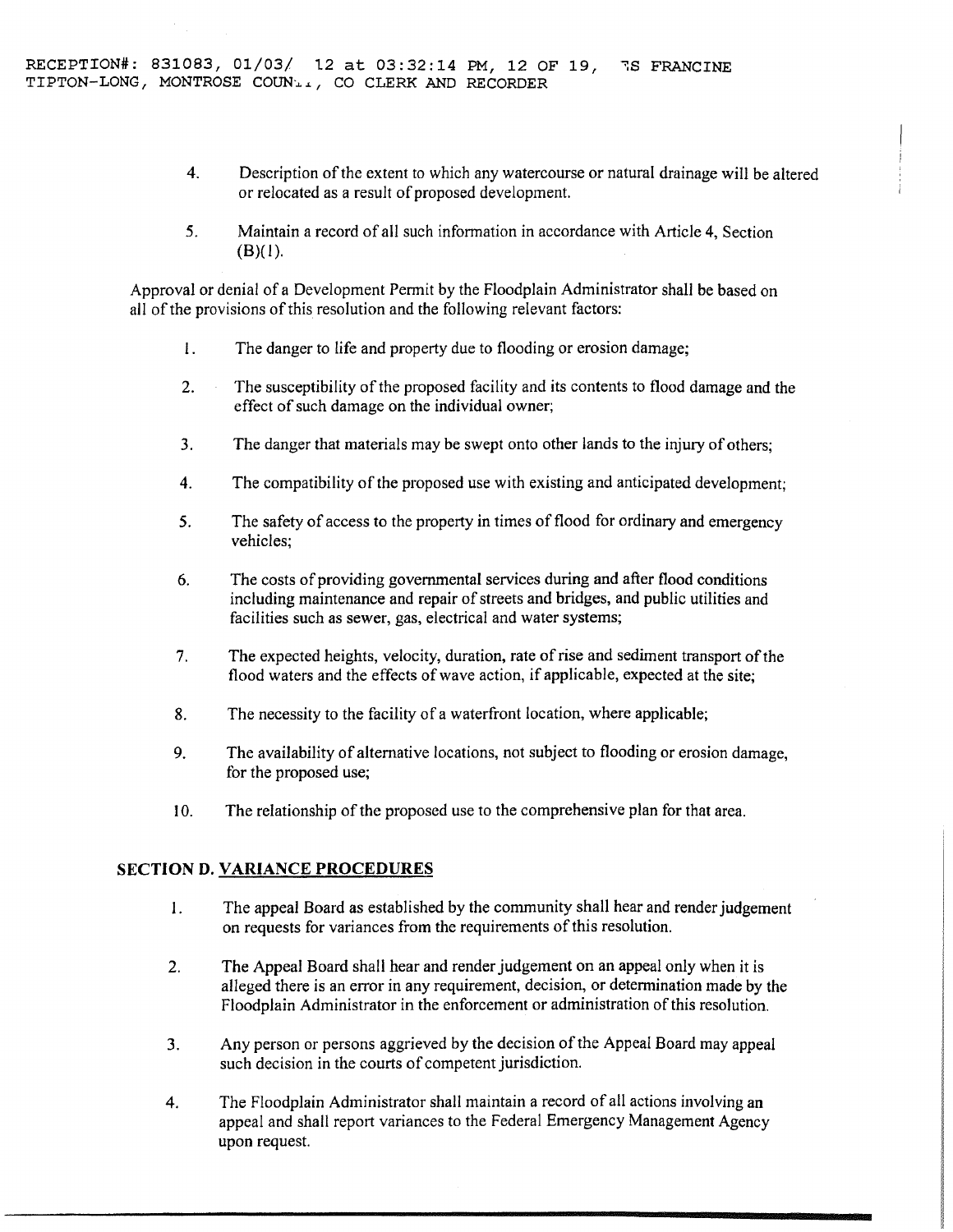- 5. Variances may be issued for the reconstruction, rehabilitation or restoration of structures listed on the National Register of Historic Places or the State Inventory of Historic Places, without regard to the procedures set forth in the remainder of this resolution.
- 6. Variances may be issued for new construction and substantial improvements to be erected on a lot of one-half acre or less in size contiguous to and surrounded by lots with existing structures constructed below the base flood level, providing the relevant factors in Section C(2) of this Article have been fully considered. As the lot size increases beyond the one-half acre, the technical justification required for issuing the variance increases.
- 7. Upon consideration of the factors noted above and the intent of this resolution, the Appeal Board may attach such conditions to the granting of variances as it deems necessary to further the purpose and objectives of this resolution (Article 1, Section C).
- 8. Variances shall not be issued within any designated floodway if any increase in flood levels during the base flood discharge would result.
- 9. Variances may be issued for the repair or rehabilitation of historic structures upon a determination that the proposed repair or rehabilitation will not preclude the structure's continued designation as a historic structure and the variance is the minimum necessary to preserve the historic character and design of the structure.
- 10. Prerequisites for granting variances:
	- a) Variances shall only be issued upon a determination that the variance is the minimum necessary, considering the flood hazard, to afford relief.
		- a. Variances shall only be issued upon:
		- 1) showing a good and sufficient cause;
		- 2) a determination that failure to grant the variance would result in exceptional hardship to the applicant, and
		- 3) a determination that the granting of a variance will not result in increased flood heights, additional threats to public safety, extraordinary public expense, create nuisances, cause fraud on or victimization of the public, or conflict with existing local laws or resolutions.
	- c) Any application to whom a variance is granted shall be given written notice that the structure will be permitted to be built with the lowest floor elevation below the base flood elevation, and that the cost of flood insurance will be commensurate with the increased risk resulting from the reduced lowest floor elevation.
- 11. Variances may be issued by a community for new construction and substantial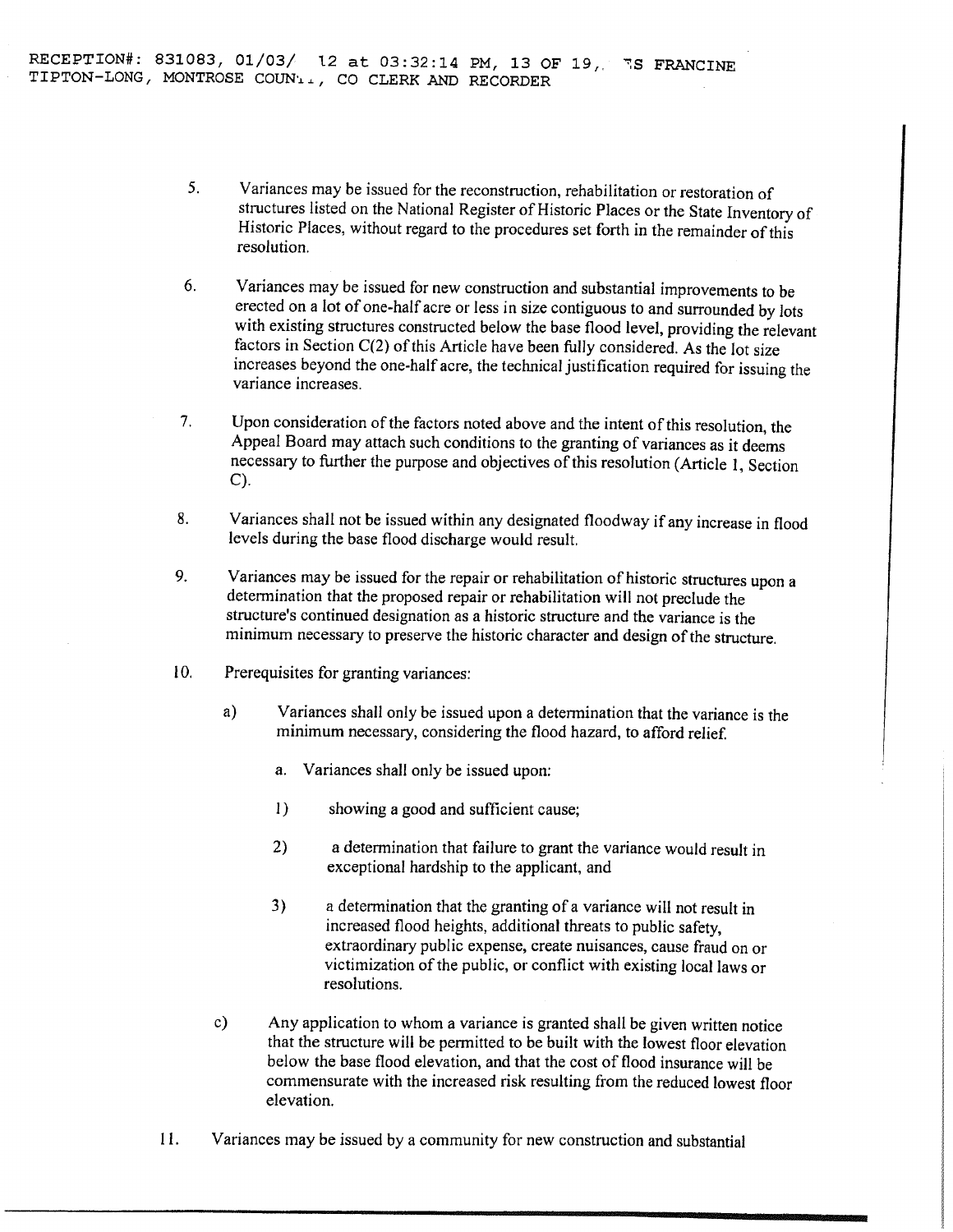improvements and for other development necessary for the conduct of a functionally dependent use provided that:

- a) the criteria outlined in Article 4, Section  $D(1)-(9)$  are met, and
- b) the structure or other development is protected by methods that minimize flood damages during the base flood and create no additional threats to public safety.

#### **ARTICL E V**

#### **PROVISIONS FOR FLOOD HAZARD REDUCTION**

#### **SECTION A. GENERAL STANDARDS**

In all areas of special flood hazards the following provisions are required for all new construction and substantial improvements:

- 1. All new construction or substantial improvements shall be designed (or modified) and adequately anchored to prevent flotation, collapse or lateral movement of the structure resulting from hydrodynamic and hydrostatic loads, including the effects of buoyancy;
- 2. All new construction or substantial improvements shall be constructed by methods and practices that minimize flood damage;
- 3. All new construction or substantial improvements shall be constructed with materials resistant to flood damage;
- 4. All new construction or substantial improvements shall be constructed with electrical, heating, ventilation, plumbing, and air conditioning equipment and other service facilities that are designed and/or located so as to prevent water from entering or accumulating within the components during conditions of flooding.
- 5. All new and replacement water supply systems shall be designed to minimize or eliminate infiltration of flood waters into the system;
- 6. New and replacement sanitary sewage systems shall be designed to minimize or eliminate infiltration of flood waters into the system and discharge from the systems into flood waters; and,
- 7. On-site waste disposal systems shall be located to avoid impairment to them or contamination from them during flooding.

#### **SECTION B. SPECIFIC STANDARDS**

In all areas of special flood hazards where base flood elevation data has been provided as set forth in (i) Article 3, Section B, (ii) Article 4, Section B(8), or (iii) Article 5, Section C(3), the following provisions are required: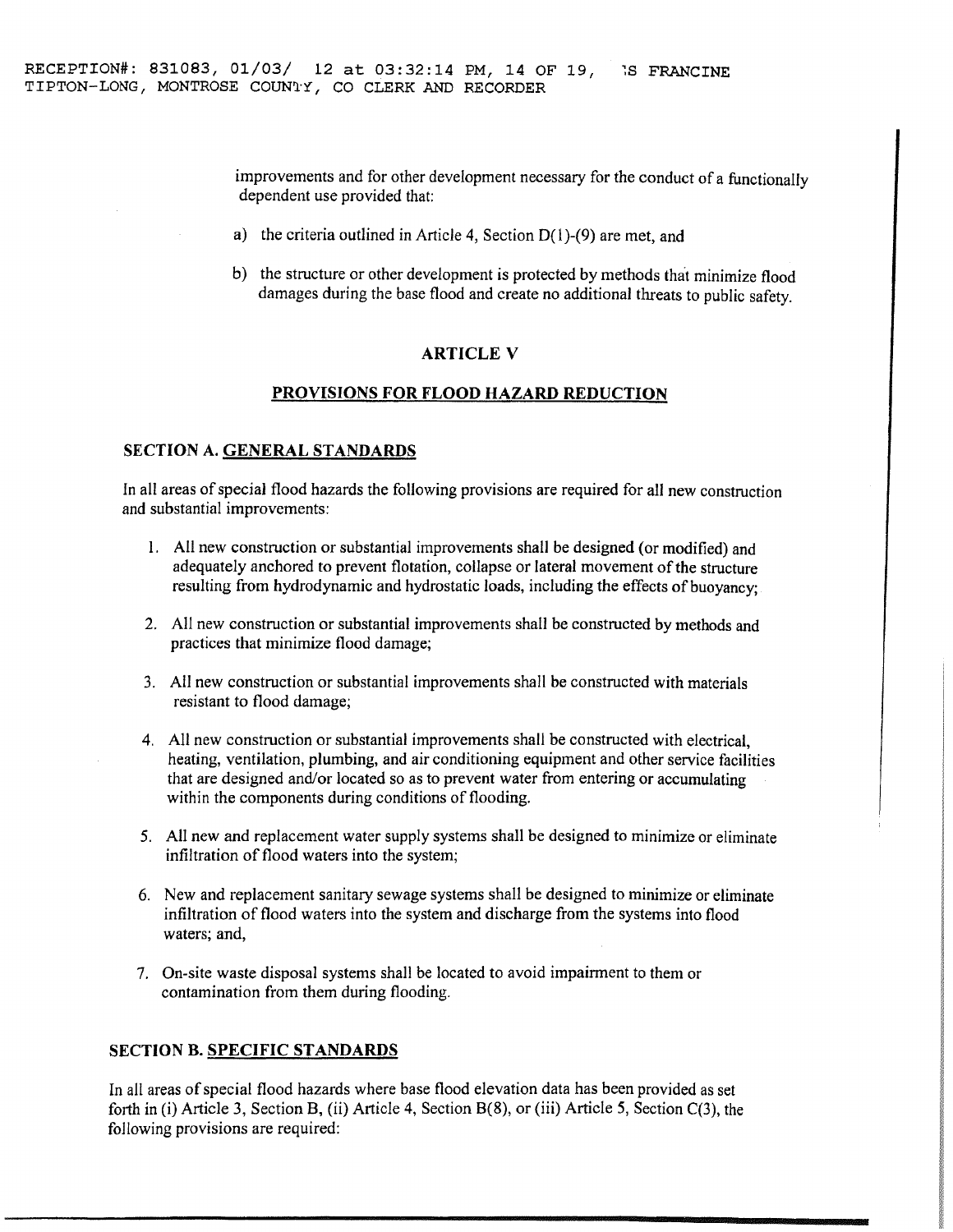- 1**. Residential Construction** new construction and substantial improvement of any residential structure shall have the lowest floor (including basement), elevated to or above the base flood elevation. A registered professional engineer, architect, or land surveyor shall submit a certification to the Floodplain Administrator that the standard of this subsection as proposed in Article 4, Section  $C(1)a$ ., is satisfied.
- 2. **Nonresidential Construction** new construction and substantial improvements of any commercial, industrial or other nonresidential structure shall either have the lowest floor (including basement) elevated to or above the base flood level or together with attendant utility and sanitary facilities, be designed so that below the base flood level the structure is watertight with walls substantially impermeable to the passage of water and with structural components having the capability of resisting hydrostatic and hydrodynamic loads and effects of buoyancy. A registered professional engineer or architect shall develop and/or review structural design, specifications, and plans for the construction, and shall certify that the design and methods of construction are in accordance with accepted standards of practice as outlined in this subsection. A record of such certification which includes the specific elevation (in relation to mean sea level) to which such structures are floodproofed shall be maintained by the Floodplain Administrator.
- 3. **Enclosures** new construction and substantial improvements, with fully enclosed areas below the lowest floor that are usable solely for parking of vehicles, building access or storage in an area other than a basement and which are subject to flooding shall be designed to automatically equalize hydrostatic flood forces on exterior walls by allowing for the entry and exit of floodwaters. Designs for meeting this requirement must either be certified by a registered professional engineer or architect or meet or exceed the following minimum criteria:
	- a) A minimum of two openings having a total net area of not less than one square inch for every square foot of enclosed area subject to flooding shall be provided.
	- b) The bottom of all openings shall be no higher than one foot above grade.
	- c) Openings may be equipped with screens, louvers, valves, or other coverings or devices provided that they permit the automatic entry and exit of floodwaters.

#### 2. **Manufactured Homes -**

- a) Require that all manufactured homes to be placed within Zone A on a community's FHBM or FIRM shall be installed using methods and practices which minimize flood damage. For the purposes of this requirement, manufactured homes must be elevated and anchored to resist flotation, collapse, or lateral movement. Methods of anchoring may include, but are not limited to, use of over-the-top or frame ties to ground anchors. This requirement is in addition to applicable State and local anchoring requirements for resisting wind forces.
- b) Require that manufactured homes that are placed or substantially improved within Zones A1 -30, AH, and AE on the community's FIRM on sites (i) outside of a manufactured home park or subdivision, (ii) in a new manufactured home park or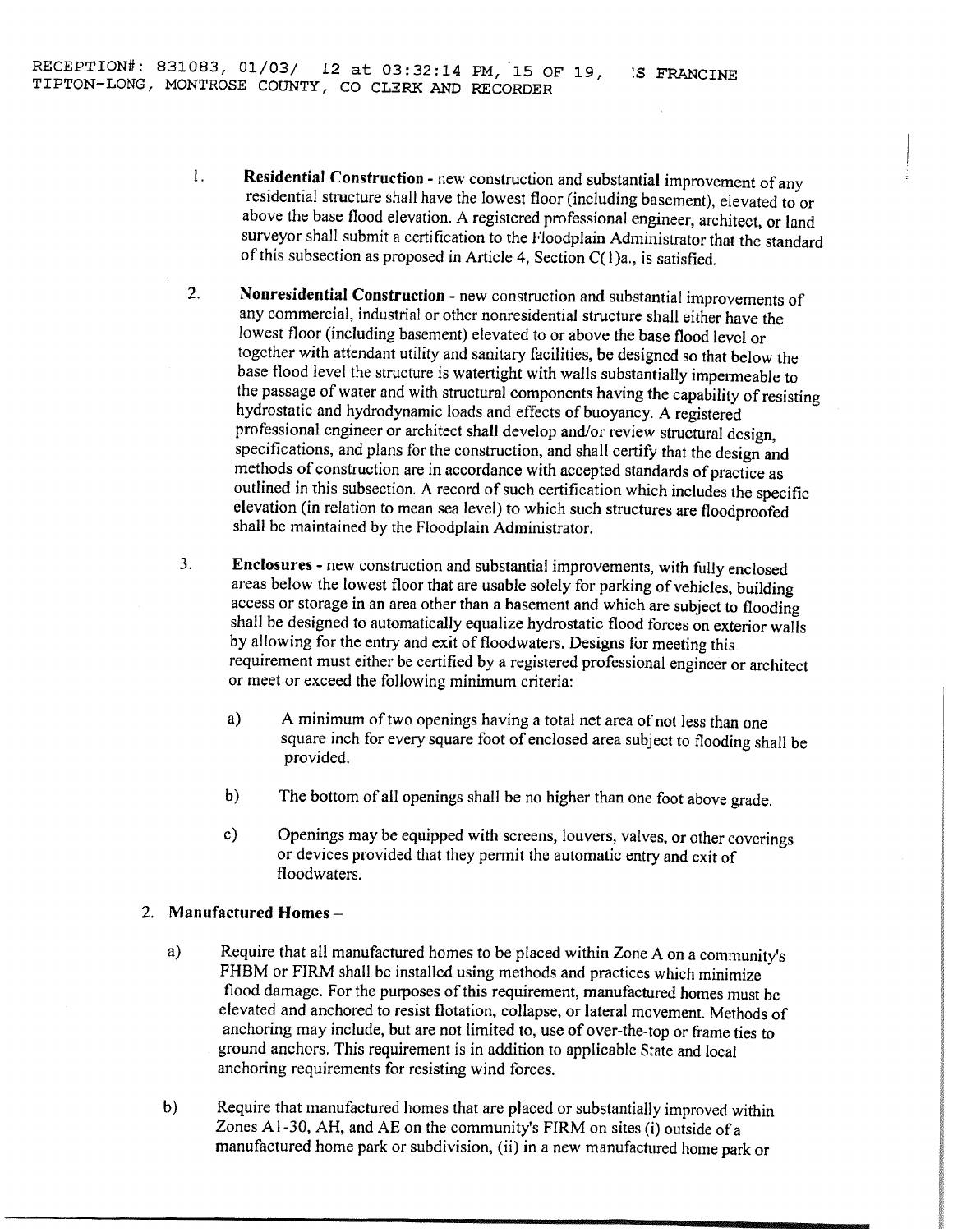subdivision, (iii) in an expansion to an existing manufactured home park or subdivision, or (iv) in an existing manufactured home park or subdivision on which a manufactured home has incurred "substantial damage" as a result of a flood, be elevated on a permanent foundation such that the lowest floor of the manufactured home is elevated to or above the base flood elevation and be securely anchored to an adequately anchored foundation system to resist flotation, collapse, and lateral movement.

- c) Require that manufactured homes be placed or substantially improved on sites in an existing manufactured home park or subdivision with Zones Al-30, AH and AE on the community's FIRM that are not subject to the provisions of paragraph (4) of this section be elevated so that either:
	- 1) the lowest floor of the manufactured home is at or above the base flood elevation, or
	- 2) the manufactured home chassis is supported by reinforced piers or other foundation elements of at least equivalent strength that are no less than 36 inches in height above grade and be securely anchored to an adequately anchored foundation system to resist flotation, collapse, and lateral movement.
- 5. **Recreational Vehicles** Require that recreational vehicles placed on sites within Zones Al-30, AH, and AE on the community's FIRM either:
	- a) be on the site for fewer than 180 consecutive days,
	- b) be fully licensed and ready for highway use, or
	- c) meet the permit requirements of Article 4, Section  $C(1)$ , and the elevation and anchoring requirements for "manufactured homes" in paragraph (4) of this section. A recreational vehicle is ready for highway use if it is on its wheels or jacking system, is attached to the site only by quick disconnect type utilities and security devices, and has no permanently attached additions.

#### **SECTION** C. **STANDARDS FOR SUBDIVISION PROPOSALS**

- 1. All subdivision proposals including the placement of manufactured home parks and subdivisions shall be consistent with Article 1, Sections B, C, and D of this resolution.
- 2. All proposals for the development of subdivisions including the placement of manufactured home parks and subdivisions shall meet Development Permit requirements of Article 3, Section C; Article 4, Section C; and the provisions of Article 5 of this resolution.
- 3. Base flood elevation data shall be generated for subdivision proposals and other proposed development including the placement of manufactured home parks and subdivisions, which is greater than 50 lots or 5 acres, whichever is lesser, if not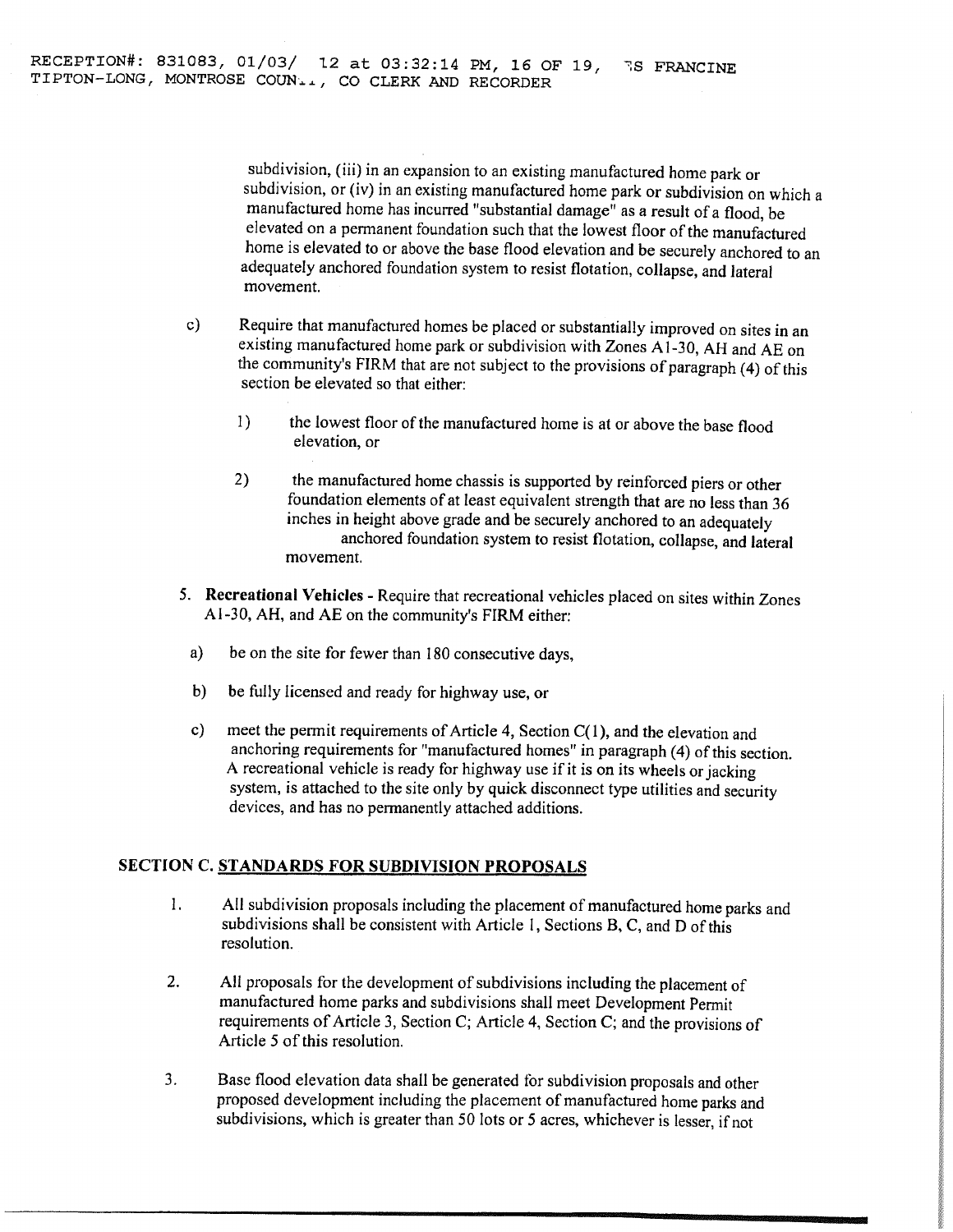otherwise provided pursuant to Article 3, Section B or Article 4, Section B (8) of this resolution.

- $4.$ All subdivision proposals including the placement of manufactured home parks and subdivisions shall have adequate drainage provided to reduce exposure to flood hazards.
- $5<sub>1</sub>$ All subdivision proposals including the placement of manufactured home parks and subdivisions shall have public utilities and facilities such as sewer, gas, electrical and water systems located and constructed to minimize or eliminate flood damage.

## **SECTION D. STANDARDS FOR AREAS OF SHALLOW FLOODING (AO/AH ZONES)**

Located within the areas of special flood hazard established in Article 3, Section B, are areas designated as shallow flooding. These areas have special flood hazards associated with base flood depths of 1 to 3 feet where a clearly defined channel does not exist and where the path of flooding is unpredictable and where velocity flow may be evident. Such flooding is characterized by ponding or sheet flow; therefore, the following provisions apply:

- 1. All new construction and substantial improvements of **residential** structures have the lowest floor (including basement) elevated above the highest adjacent grade at least as high as the depth number specified in feet on the community's FIRM (at least two feet if no depth number is specified).
- 2. All new construction and substantial improvements of **non-residential** structures;
	- a) have the lowest floor (including basement) elevated above the highest adjacent grade at least as high as the depth number specified in feet on the community's FIRM (at least two feet if no depth number is specified), or;
	- b) together with attendant utility and sanitary facilities be designed so that below the base flood level the structure is watertight with walls substantially impermeable to the passage of water and with structural components having the capability of resisting hydrostatic and hydrodynamic loads of effects of buoyancy.
- 3. A registered professional engineer or architect shall submit a certification to the Floodplain Administrator that the standards of this Section, as proposed in Article 4, Section C (1)a., are satisfied.
- 4. Require within Zones AH or AO adequate drainage paths around structures on slopes, to guide flood waters around and away from proposed structures.

#### SECTION E. FLOODWAYS

Floodways - located within areas of special flood hazard established in Article 3, Section B, are areas designated as floodways. Since the floodway is an extremely hazardous area due to the velocity of flood waters which carry debris, potential projectiles and erosion potential, the following provisions shall apply: